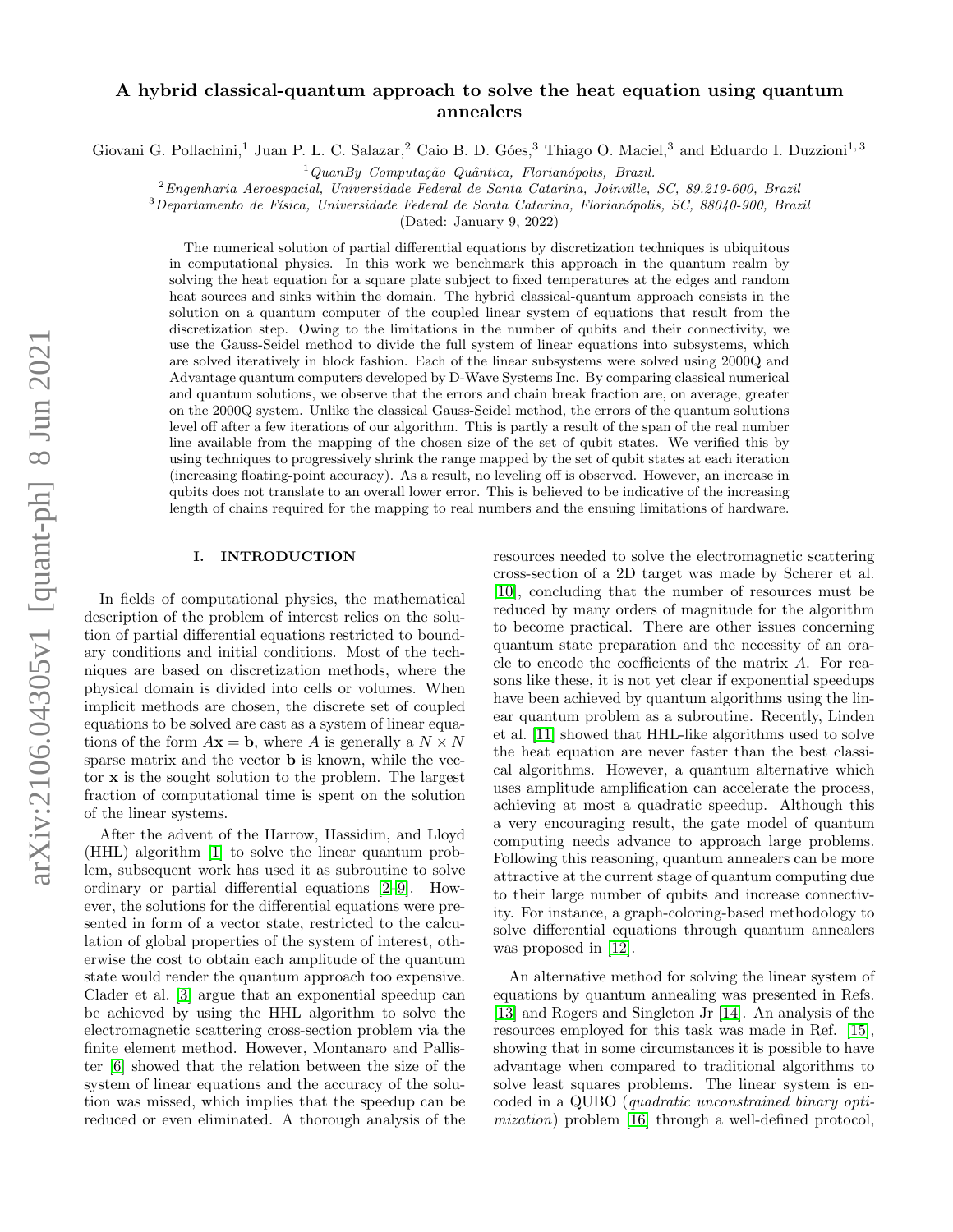whose ground state is the solution to our problem of interest. As opposed to a HHL-type algorithm, the final solution of the linear system of equations is a classical state codifying the vector x. In this work we solve the steadystate 2D heat equation by a hybrid classical-quantum algorithm. Applying the finite difference method to the partial differential equation yields a system of coupled linear equations. In order to enable the solution of larger linear systems of equations, we use the block Gauss-Seidel method and solve the full system iteratively, where the smaller subsystems of equations are solved in the quantum processing units (QPU). The quantum algorithm is implemented in the 2000Q and Advantage systems of D-Wave Systems Inc.

The paper is divided as follows. In §[II](#page-1-0) we introduce the D-Wave quantum annealing methodology, review the approach of Rogers and Singleton Jr [\[14\]](#page-6-9) to solve the linear system of equations, present the block Gauss-Seidel method, and elaborate about quantum resources required to implement the algorithm. The results are presented in §[III](#page-3-0) and are followed by conclusions and perspectives in §[IV.](#page-5-0)

## <span id="page-1-0"></span>II. METHODS

As described above, the basic idea of our hybrid approach is to replace a classical subroutine to solve the system of linear equations that result from the discretization of partial differential equations by a quantum algorithm. In the proposed method the system of linear equations is solved using quantum annealing, where the final Hamiltonian encodes a QUBO problem [\[14\]](#page-6-9). In the following we briefly review the quantum annealing followed by the QUBO problem.

### A. D-Wave quantum annealing

D-Wave quantum annealing is based on the adiabatic quantum evolution of the transverse Ising Hamiltonian with the system in thermal equilibrium at a very low temperature [\[17\]](#page-6-12). The goal of the computation is to minimize an objective function (energy) for which the solution to the desired problem is approximately encoded in its ground state [\[18\]](#page-6-13). In order to achieve the ground state of the system with a high success rate, the quantum fluctuations must be dominant over thermal fluctuations [\[17\]](#page-6-12).

The idea behind this model is the preparation of the system as the ground state of an easy-to-prepare Hamiltonian, for instance  $(\hbar \omega = 1)$ ,

$$
H(0) = -\sum_{i=1}^{n} \sigma_x^i,
$$
 (1)

where  $\sigma_x^i$  is the Pauli matrix in the x direction for the *i*-particle and its ground state is  $|\psi(0)\rangle = |+\rangle^{\otimes n}$ , which contains the superposition of all states in the computational basis equally distributed. By choosing the final Hamiltonian  $H(1)$  as the operator whose ground state contains the solution to the desired problem, it is possible to interpolate between these two Hamiltonians with a schedule function  $f(s)$ , subject to  $f(0) = 0$  and  $f(1) = 1$ , resulting in,

$$
H(s) = (1 - f(s)) H(0) + f(s)H(1), \tag{2}
$$

where  $s = t/T$   $(0 \le s \le 1)$  is the dimensionless time, t is the current time and  $T$  is the total time of the computation. The final Hamiltonian implemented by D-Wave is the Ising Hamiltonian,

<span id="page-1-3"></span>
$$
H(1) = H_{Ising} = \sum_{i} \alpha_i \sigma_z^i + \sum_{i,j} \beta_{ij} \sigma_z^i \sigma_z^j , \qquad (3)
$$

with the parameters  $\alpha_i$  and  $\beta_{ij}$  being chosen to encode the solution to the problem and  $\sigma_z^i$  is the Pauli matrix in the  $z$  direction for the particle  $i$ .

According to the adiabatic theorem [\[19\]](#page-6-14), if the evolution is performed adiabatically, then the ground state of the problem Hamiltonian  $H(1)$  is found with high probability, provided that the evolution time  $T$  from the initial Hamiltonian  $H(0)$  to  $H(1)$  is proportional to  $g_{min}^{-2}$ , where  $g_{min} = E_1 - E_0$  is the minimum energy gap between the ground and first excited states [\[19,](#page-6-14) [20\]](#page-6-15). It is important to observe that a suitable choice for the schedule function may result in totally different evolution times [\[20–](#page-6-15)[22\]](#page-6-16). Therefore, the final Hamiltonian  $H(1)$  must contain the solution to the linear system of equations [\[14\]](#page-6-9). Next, we show how to build  $H(1)$ , thus casting the system of linear equations into a QUBO problem.

## B. QUBO algorithm to solve linear systems of equations

O'Malley and Vesselinov [\[13\]](#page-6-8) and Rogers and Singleton Jr [\[14\]](#page-6-9) showed how to map the problem of solving a linear system of equations into a QUBO problem [\[16\]](#page-6-11). Also, in Ref. [\[23\]](#page-6-17), the linear system of equations can be obtained as a particular case of a nonlinear system of equations. Given a linear system  $A\mathbf{x} = \mathbf{b}$ , the solution **x** can be found by minimizing the function

<span id="page-1-2"></span>
$$
H(\mathbf{x}) = (A\mathbf{x} - \mathbf{b})^{\dagger} (A\mathbf{x} - \mathbf{b}) . \tag{4}
$$

We can approximate each component  $x_i$   $(i = 1...N)$ of the vector x by its binary representation in a given interval  $[-d_i, 2c_i - d_i)$ , with R bits, as:

<span id="page-1-1"></span>
$$
x_i = c_i \sum_{r=0}^{R-1} q_r^i 2^{-r} - d_i , \qquad (5)
$$

where each  $q_r^i \in \{0,1\}$  is the r-th bit in the binary representation of  $x_i$ . If  $d_i > 0$  and  $c_i > d_i/2$ , the domain of  $x_i$  contains positive and negative real values. This can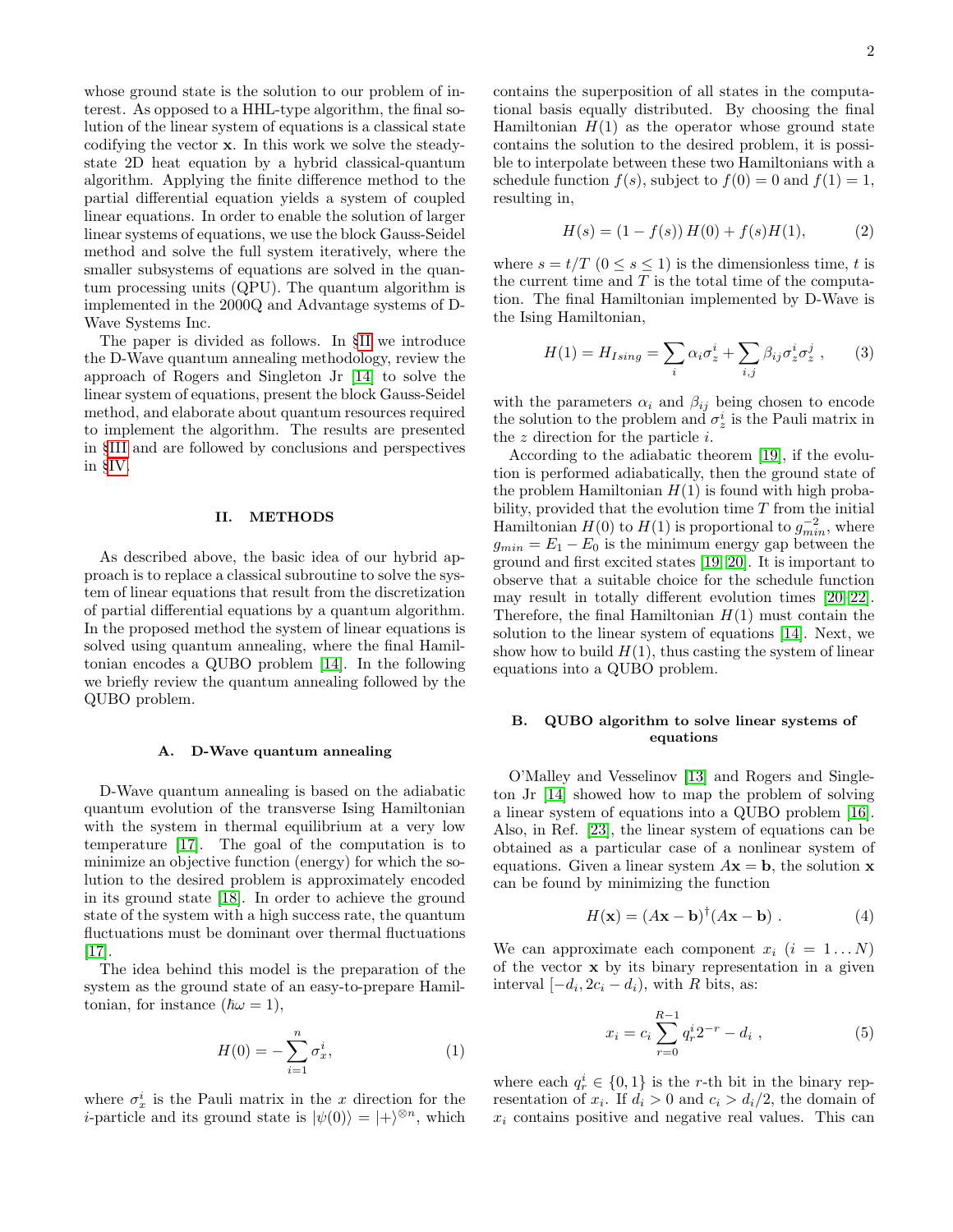easily be generalized to complex variables [\[14\]](#page-6-9). After substituting [\(5\)](#page-1-1) into [\(4\)](#page-1-2) and dropping the positive constant term, the equation becomes,

$$
H(q) = \sum_{r=0}^{R-1} \sum_{i=0}^{N-1} a_r^i q_r^i + \sum_{r,s=0}^{R-1} \sum_{i,j=0}^{N-1} b_{rs}^{ij} q_r^i q_s^j , \qquad (6)
$$

where the coefficients are given by,

$$
a_r^i = -2 \left( \sum_{j,k=0}^{N-1} A_{ki} A_{kj} c_i d_j + \sum_{j=0}^{N-1} A_{ji} c_i b_j \right) 2^{-r}, \quad (7)
$$
  

$$
b_{rs}^{ij} = \left( \sum_{k=0}^{N-1} A_{ki} A_{kj} c_i c_j \right) 2^{-(r+s)}.
$$

Here,  $A_{ij}$  are coefficients of the matrix A and  $b_i$  are components of the vector b. It is important not to confuse  $b_i$  with  $b_{rs}^{ij}$ .

In quantum annealers, the physical qubits are indexed by a 1-dimensional linear index  $\ell$  (see Eq. [\(3\)](#page-1-3)), while the logical qubits are indexed by 2-dimensional indices  $i$ and r, where  $i = 0, 1, ..., N - 1$  and  $r = 0, 1, ..., R - 1$ , as shown in Eq. [\(6\)](#page-2-0). The mapping between the logical an physical indices is given by,

$$
\ell(i, r) = i.R + r, \ \ell = 0, ..., NR - 1,\tag{9}
$$

such that the inverse mapping is,

$$
i_{\ell} = \lfloor \ell/R \rfloor ,
$$
  

$$
r_{\ell} = \ell \mod R.
$$
 (10)

The mapping from  $q_\ell \to \sigma_\ell$  is  $\sigma_\ell = 2q_\ell - 1$  with  $\sigma_\ell =$  $\{+1, -1\}.$ 

Finally, the quantization of the QUBO problem is made through  $\hat{q}_{\ell}|q\rangle = q_{\ell}|q\rangle$ , where the operators are such that  $\hat{q}_{\ell}^2 = \hat{q}_{\ell}$ , with eigenvalues  $q_{\ell} \in \{0, 1\}$  and  $|q\rangle = |q_0\rangle \otimes ... \otimes |q_{NR-1}\rangle$ . In order to solve the system of linear equations, the coefficients  $a_r^i \to a_\ell$  and  $b_{rs}^{ij} \to b_{\ell\kappa}$ , described in Eqs. [\(7\)](#page-2-1) and [\(8\)](#page-2-2), must be provided to the D-Wave Ocean Software [\[24\]](#page-6-18), the interface that communicates with the quantum hardware.

The readout of the quantum algorithm is a bit string  $q_0q_1...q_{NR-1}$  of N.R qbits that returns to the classical algorithm for further processing. In principle, the qubits must be fully connected. However, in situations where the matrix A is sparse, several coefficients  $b_{rs}^{ij}$  are set to zero, hence not all connections between the qubits are necessary. With knowledge of the above, if the full linear system of equations is solved directly, the number of required qubits  $N.R$  for equivalent floating-point accuracy of classical algorithms makes this implementation prohibitive at the current stage of technological development. However, the linear system can be divided into subsystems, and the full linear system solved iteratively, in a hybrid quantum-classical approach, as detailed next.

# C. Iterative QUBO method for solving linear systems

<span id="page-2-0"></span>The block Gauss-Seidel method consists in solving the linear system  $A\mathbf{x} = \mathbf{b}$  iteratively, by applying the Gauss-Seidel method on the original system divided in blocks [\[25\]](#page-6-19). Suppose, for simplicity, that the size of the system is an even number  $N$  and divide it into two subsystems,

$$
\begin{bmatrix} A_{11} & A_{12} \\ A_{21} & A_{22} \end{bmatrix} \begin{bmatrix} \mathbf{x}_1 \\ \mathbf{x}_2 \end{bmatrix} = \begin{bmatrix} \mathbf{b}_1 \\ \mathbf{b}_2 \end{bmatrix} . \tag{11}
$$

<span id="page-2-2"></span><span id="page-2-1"></span>This translates to

<span id="page-2-3"></span>
$$
A_{11}x_1 + A_{12}x_2 = b_1, \t\t(12)
$$

<span id="page-2-4"></span>
$$
A_{21}x_1 + A_{22}x_2 = b_2 . \t\t(13)
$$

In the iterative method we make an initial guess for  $\mathbf{x}_2$ , such as  $\mathbf{x}_2^{(0)} = 0$ , where the upper index of the blockvector  $\mathbf{x}_2^{(0)}$  defines the step of the iteration process. Rearrangement of equations [\(12\)](#page-2-3) and [\(13\)](#page-2-4) allow us to set up an iterative process where the initial guess is updated by solving two linear systems of size  $N/2$ .

$$
A_{11}\mathbf{x}_1^{(1)} = \mathbf{b}_1 - A_{12}\mathbf{x}_2^{(0)}\,,\tag{14}
$$

<span id="page-2-5"></span>
$$
A_{22} \mathbf{x}_2^{(1)} = \mathbf{b}_2 - A_{21} \mathbf{x}_1^{(1)} . \tag{15}
$$

At the  $k$ -th step,

$$
A_{11}\mathbf{x}_1^{(k)} = \mathbf{b}_1 - A_{12}\mathbf{x}_2^{(k-1)},\tag{16}
$$

<span id="page-2-6"></span>
$$
A_{22} \mathbf{x}_2^{(k)} = \mathbf{b}_2 - A_{21} \mathbf{x}_1^{(k)} . \tag{17}
$$

If the sequences  $\mathbf{x}_1^{(k)}$  and  $\mathbf{x}_2^{(k)}$  converge, then  $\mathbf{x}_1^{(k)} \simeq$  $\mathbf{x}_1^{(k-1)}$ ,  $\mathbf{x}_2^{(k)} \simeq \mathbf{x}_2^{(k-1)}$  and the original linear system is satisfied. Supposing  $A_{11}$  and  $A_{22}$  are invertible, it can be shown that,

$$
\mathbf{x}_1^{(k)} - \mathbf{x}_1 = \left(A_{22}^{-1} A_{21} A_{11}^{-1} A_{12}\right)^k \left(\mathbf{x}_1^{(0)} - \mathbf{x}_1\right) ,\quad (18)
$$

$$
\mathbf{x}_2^{(k)} - \mathbf{x}_2 = \left(A_{11}^{-1} A_{12} A_{22}^{-1} A_{21}\right)^k \left(\mathbf{x}_2^{(0)} - \mathbf{x}_2\right) \ . \tag{19}
$$

Hence, a sufficient condition for the convergence of this method is:

$$
\left\| A_{22}^{-1} A_{21} A_{11}^{-1} A_{12} \right\| < 1 \tag{20}
$$

$$
||A_{11}^{-1}A_{12}A_{22}^{-1}A_{21}|| < 1.
$$
 (21)

The generalization of the method is possible by dividing the original linear system into several blocks whose size is adjustable to the particular interest. If the system is divided into D blocks, each smaller system has size  $N/D \times N/D$ . The number of required iterations is not known beforehand, but defined by a convergence criterion. A typical criterion depends on the normalized residual  $r^{(k)}$ , defined by

$$
r^{(k)} \equiv \frac{\|A\mathbf{x}^{(k)} - \mathbf{b}\|}{\|\mathbf{b}\|}\tag{22}
$$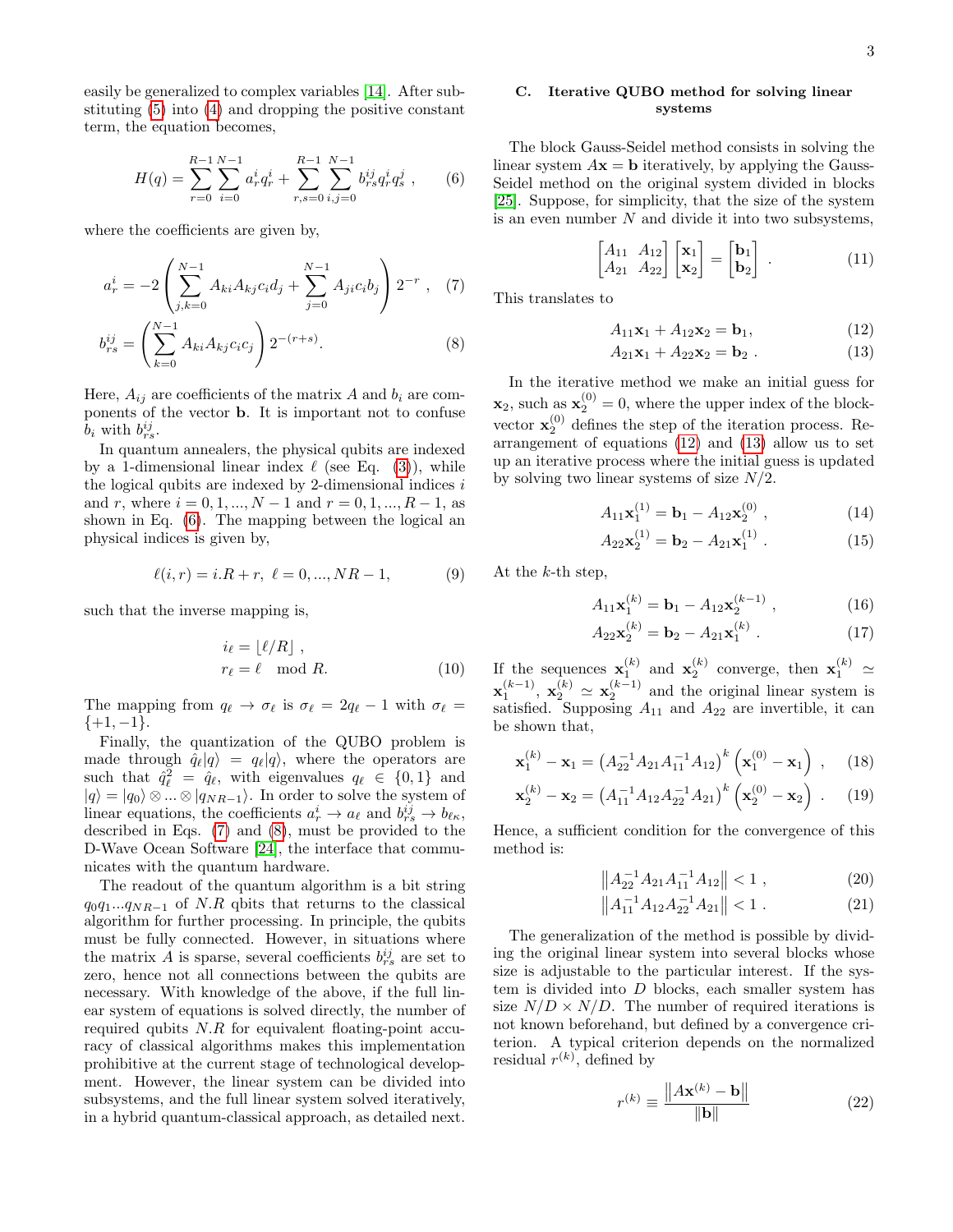where  $\mathbf{x}^{(k)}$  is the solution of the system of linear equations after k iteration steps. A solution is considered converged when  $r^{(k)}$  meets a specified tolerance  $\tau$ , such that  $r^{(k)} \leq$  $\tau$ . Here, we instead monitor the relative error of the solution vector at the k-th iteration  $\mathbf{x}^{(k)}$ , given as,

$$
e^{(k)} \equiv \frac{\|\mathbf{x}^{(k)} - \mathbf{x}\|}{\|\mathbf{x}\|}.
$$
 (23)

It can be shown that  $e^{(k)}$  and  $r^{(k)}$  are related according to,

$$
e^{(k)} \le \kappa(A)r^{(k)},\tag{24}
$$

where  $\kappa(A)$  is the condition number of the coefficient matrix A. Preconditioning techniques should be used when A is ill-conditioned. In this work we do not pursue this issue further, since it would be relevant for both classical and quantum algorithms.

### Scaling of the method

The representation of a vector  $x$  with N components requires  $N \cdot R$  qubits, where R is the number of qubits that gives the desired accuracy of floating-point numerical representation,  $\epsilon$ , of each variable  $x_i$ . However, as stated above, it is possible to solve smaller subsystems of size  $N/D$  by partitioning the full system in  $D$  parts. In this case the number of qubits scales as  $(N/D) \cdot R$ . In order to reduce the number of qubits required in the computation for a given floating-point accuracy of  $x_i$ , one possibility is to shrink the interval  $[-d_i, 2c_i - d_i]$  at each iteration, which we adopt here. Any reduction in the number of required qubits is significant in the era of noisy intermediate-scale quantum (NISQ) computers, where at most few thousands of qubits are available. Even more dramatic is the number of connections necessary to solve the QUBO problems. In the worst case, every logical qubits must be fully connected (see the coefficient  $b_{rs}^{ij}$ in Eq. [\(7\)](#page-2-1)). The block Gauss-Seidel method can reduce the number of connections among qubits by a factor  $N^2R^2(1-1/D^2)$ . Additionally, when A is sparse, connectivity is reduced considerably.

If  $\epsilon$  is a bound for the accuracy of the floating-point numerical representation of a physical variable  $x_i$ , for a solution represented with  $R$  qubits, then

$$
\frac{2c_i}{2^R} \leq \epsilon ,
$$

since  $2c_i$  is the length of the open interval  $[-d_i, 2c_i - d_i]$ where the solution is represented and  $2^R$  is the number of different points that can be represented with  $R$  bits inside the aforementioned interval. From the expression above, the number of qubits required to represent one variable with floating-point accuracy  $\epsilon$  scales as

$$
R \geq \log_2\left(2c_i/\epsilon\right) \ .
$$

Since the total computing time  $\mathcal T$  depends on the energy gap between the ground and first excited states of the system, it is hard to obtain precise estimates of  $\mathcal{T}$ . As noted in [\[26\]](#page-6-20), the task of analytically extracting the minimum gap scaling has been extremely difficult in practice, except for a few special cases, such as for Deutsch-Jozsa [\[27\]](#page-6-21) and Grover algorithms [\[21,](#page-6-22) [28\]](#page-6-23).

<span id="page-3-3"></span>In Table [I](#page-3-1) we summarize the consuming quantum resources used in the iterative and non-iterative QUBO algorithms to solve the linear system of equations.

| Method        | $\#$ qubits | time                                                                                            |
|---------------|-------------|-------------------------------------------------------------------------------------------------|
| Original QUBO | $N \cdot R$ | $\mathcal{T}_{N,R}$                                                                             |
|               |             | Iterative QUBO $(N/D) \cdot R \left  \mathcal{T}_{N/D,R} \cdot D \cdot n_{\text{iter}} \right $ |

<span id="page-3-1"></span>TABLE I. Comparison between original QUBO and iterative QUBO methods.  $\mathcal{T}_{N,R}$  indicates the time for running one QUBO algorithm for a linear system of size  $N$  and  $R$  qubits for representing the solution, while  $\mathcal{T}_{N/D,R}$  is the time for solving a system of size  $N/D$ .  $n_{\text{iter}}$  is the number of iterations in the case of the iterative QUBO method. Both times  $\mathcal{T}_{N,R}$ and  $\mathcal{T}_{N/D,R}$  depend on the annealing time and the number of runs to sampled solutions of the problem.

## <span id="page-3-0"></span>III. RESULTS AND DISCUSSION: TWO DIMENSIONAL HEAT EQUATION



<span id="page-3-2"></span>FIG. 1. Temperature distribution in the square plate.

In order to assess the viability and performance of the proposed method, we solve the heat equation for a square plate of length L subject to fixed temperature at its edges and multiple heat sources and sinks within the domain. The steady state solution  $T(x, y)$  is then determined with the following PDE and boundary conditions,

$$
\frac{\partial^2 T}{\partial x^2} + \frac{\partial^2 T}{\partial y^2} = 0 \tag{25}
$$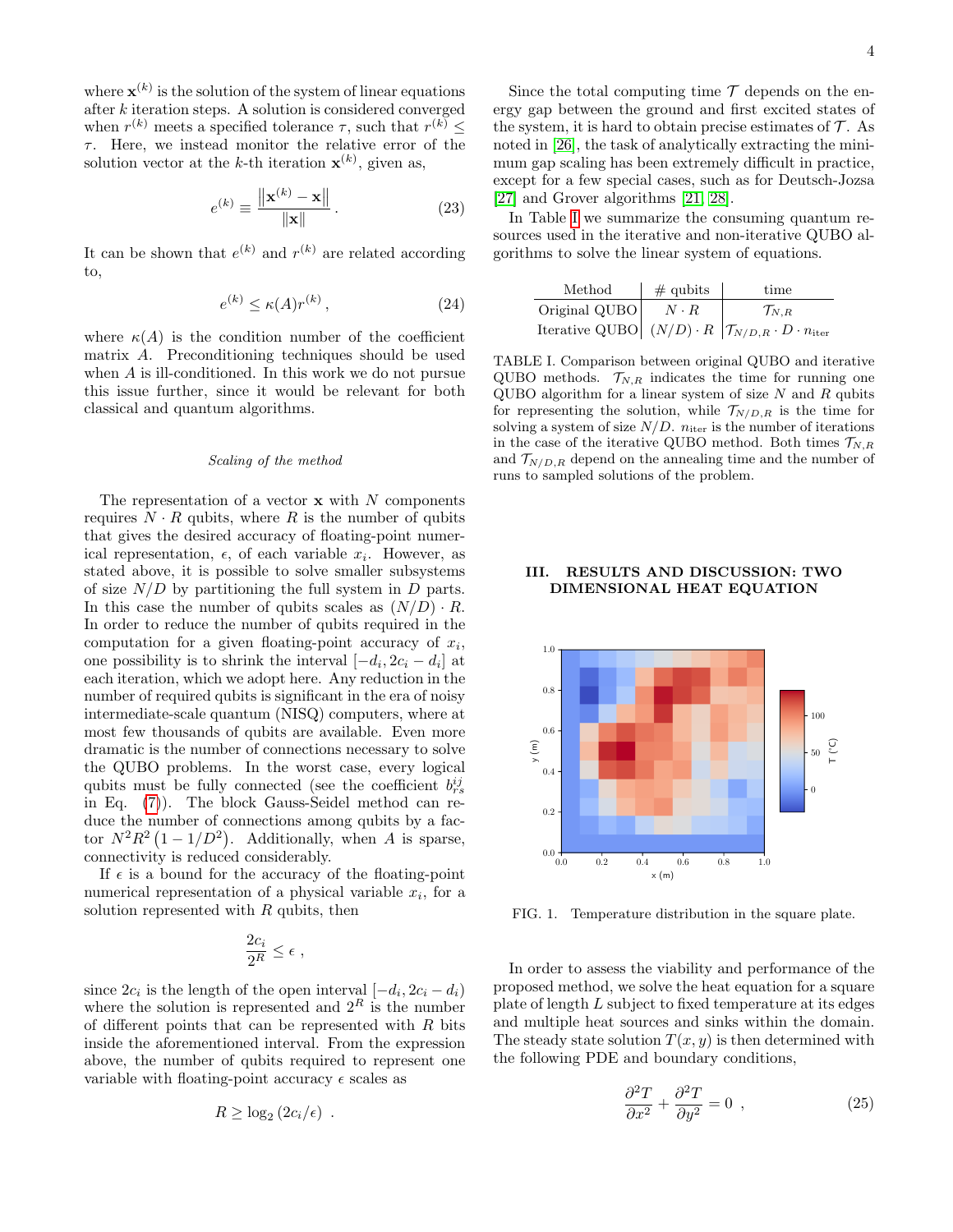

<span id="page-4-2"></span>FIG. 2. The relative error as a function of the number of iterations of the block Gauss-Seidel method for different numbers of qubits used in the numerical representation of the solution x. The solutions obtained by the 2000Q (red) and Advantage (green) systems are compared with the classic Gauss-Seidel implementation (blue).



<span id="page-4-3"></span>FIG. 3. Average chain break fraction as a function of the number of iterations in the block Gauss-Seidel method for different numbers of precision qubits.



<span id="page-4-4"></span>FIG. 4. The relative error as a function of the number of iterations of the block Gauss-Seidel method, with a shrink factor of 0.8 of the search domain at each iteration, for different numbers of qubits used in the numerical representation of the solution x. The solutions obtained by the 2000Q (red) and Advantage (green) systems are compared with the classic Gauss-Seidel implementation (blue).

<span id="page-4-0"></span>
$$
T(x, 0) = 0^{\circ}C, \qquad x \in [0, L]
$$
  
\n
$$
T(x, L) = \frac{x}{L} \cdot 100^{\circ}C, \qquad x \in [0, L]
$$
  
\n
$$
T(0, y) = 0^{\circ}C, \qquad y \in [0, L]
$$
  
\n
$$
T(L, y) = \frac{y}{L} \cdot 100^{\circ}C, \quad y \in [0, L]
$$
 (26)

The problem is solved numerically by the finite difference method. The domain is divided into  $m$  segments of equal length, with nodes located at positions  $x_i = (L/m) \cdot i$  and  $y_i = (L/m) \cdot j$ , where  $i, j = 0 \dots m$ . The points  $(x_i, y_j)$  of the grid corresponding to  $i = 0$ ,  $i = m, j = 0$  or  $j = m$  form the boundary of the plate and are determined by the boundary conditions [\(26\)](#page-4-0). The points inside the grid are the unknowns, and the partial derivatives can be written as

$$
\frac{\partial^2 T}{\partial x^2}(x_i, y_j) = \frac{T(x_{i+1}, y_j) - 2T(x_i, y_j) + T(x_{i-1}, y_j)}{(L/m)^2} \n+ \frac{(L/m)^2}{12} \frac{\partial^4 T}{\partial x^4}(x_i^*, y_j) ,\n\frac{\partial^2 T}{\partial y^2}(x_i, y_j) = \frac{T(x_i, y_{j+1}) - 2T(x_i, y_j) + T(x_i, y_{j-1})}{(L/m)^2} \n+ \frac{(L/m)^2}{12} \frac{\partial^4 T}{\partial y^4}(x_i, y_j^*) ,
$$
\n(27)

for some  $x_i^* \in [x_{i-1}, x_{i+1}]$  and  $y_j^* \in [y_{j-1}, y_{j+1}]$ . Ignoring terms proportional to  $(L/m)^2$  or higher orders, the PDE becomes,

<span id="page-4-1"></span>
$$
T(x_{i+1}, y_j) - 4T(x_i, y_j) + T(x_{i-1}, y_j)
$$
  
+ 
$$
T(x_i, y_{j+1}) + T(x_i, y_{j-1}) = 0,
$$
 (28)

where  $i, j = 1, 2, \ldots, m-1$ . Equation [\(28\)](#page-4-1) can be written in the form of a linear system  $A\mathbf{x} = \mathbf{b}$ , where A is a sparse matrix with few non-zero entries and b is defined by the boundary conditions and eventual source terms.

The spatial discretization forms a  $9 \times 9$  matrix (m = 11), resulting in a system of coupled linear equations with 81 unknown variables, which is solved by the iterative QUBO algorithm on the Advantage and D-Wave 2000Q systems [\[29\]](#page-6-24). A sample solution of the problem is shown in Fig. [1.](#page-3-2)

This approach enables us to solve larger linear systems of equations, circumventing the limited number of qubits in the D-Wave quantum processing units. For sake of comparison, in this work we use at most 7 precision qubits, which demands at most 56 logical qubits to describe all unknown variables in the block Gauss-Seidel approach, while 567 would be required to solve the full system of linear equations non-iteratively. We will see that the number of logical qubits is much smaller than the number of physical qubits in both D-Wave systems, because of the limited connectivity between physical qubits.

In Fig. [2](#page-4-2) the dependence of the relative error defined in Eq. [\(23\)](#page-3-3) is shown as a function of the number of iterations of the block Gauss-Seidel method, for different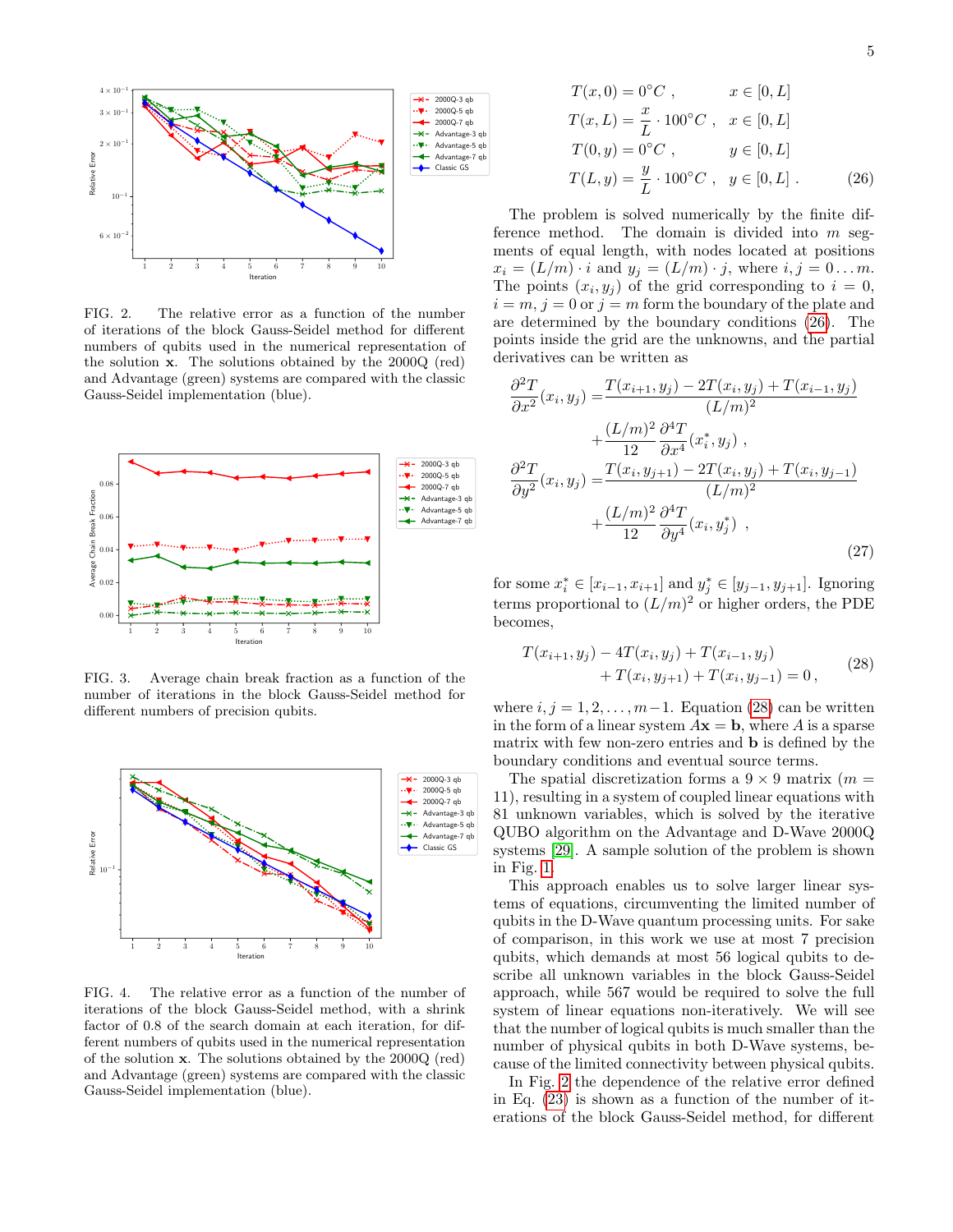numbers of qubits used in the numerical representation of the unknown variables. In this example, the smallest error is found using three qubits in the Advantage system. We also notice that the error does not continually decrease, as would be expected in a classical algorithm. This occurs in part because of the limited floating-point accuracy of the variables  $x_i$ , such that after a certain number of iterations, an improvement of the solution is not possible. Another observation is that the increase in qubits does not necessarily translate into smaller errors. This result was not expected. However, it can be related to the appearance of more noise in the system, since there are more qubits involved in the numerical representation of a given variable  $x_i$ , which in turn increases the the probability of chain breaks. This subject will be discussed in the following. In general, the Advantage system performs marginally better than 2000Q.

In order to create a logical qubit, generally more than one physical qubit is necessary. This is a consequence of the limited number of couplers (connections) between qubits. In the D-Wave quantum processing units, a set of physical qubits that describe a vertex of a graph form a chain. For this chain to behave as a basic quantum processing unit, all of its physical qubits must be in the same state. When this does not occur, the chain is broken and the state is determined by a majority vote. In Fig. [\(3\)](#page-4-3) we plot the average chain break fraction as function of the number of iterations and the number of qubits used to represent each value of temperature. The average chain break fraction for each number of precision qubits is greater in the 2000Q than in the Advantage system and is on average independent on the iteration number. This result is expected, since in the Chimera topology of the 2000Q system each qubit is connected to 6 other qubits, while in the Pegasus topology of the Advantage system, each qubit connects to 15 other qubits. Furthermore, the Advantage system has 5000+ qubits compared to 2000+ qubits in the 2000Q system. These features allow for more compact chains that are less susceptible to noise [\[30\]](#page-6-25).

A significant improvement in the relative error of Fig. [2](#page-4-2) can be obtained by reducing the length of the interval  $2c_i$ represented by a given number of qubits at each iteration. The iterative QUBO algorithm is modified by shrinking the interval by factor of  $\gamma = 0.8$  at each iteration, i.e., the interval for estimating the solution at the k-th iteration is given by  $[x_i^{k-1} - c_i \gamma^{k-1}, x_i^{k-1} + c_i \gamma^{k-1}],$  where  $x_i^{k-1}$ is the estimate for  $x_i$  at the  $(k-1)$ -th iteration. This procedure increases the capacity of the QUBO solver to represent the solution of the system with a fixed number R of qubits, as can be seen in Figure [4.](#page-4-4) The implementation of this updated search interval length brings the quantum solvers on par with the error obtained on classical hardware. It must be noted, however, that the update of the rhs of equations [\(16\)](#page-2-5) and [\(17\)](#page-2-6) during the Gauss-Seidel iterations is performed on a classical computer, with double precision, even in the quantum algorithm.

A comparison of Figs. [2](#page-4-2) and [4](#page-4-4) shows that the 2000Q

performs slightly better than the Advantage system when the update of the search interval length is incorporated into the algorithm. There is not a clear interpretation why this occurs, since the Advantage system is a improved version of the 2000Q system, where the chains are more compact and less susceptible to noise [\[30\]](#page-6-25). The results obtained from both figures also suggest that a greater number of precision qubits does not necessarily translate to a smaller error, as already noticed earlier.

### ACKNOWLEDGMENTS

The authors acknowledge the financial support from the Brazilian funding agencies Coordenação de Aperfeiçoamento de Pessoal de Nível Superior - CAPES, Conselho Nacional de Desenvolvimento Científico e Tecnológico - CNPq, Fundação de Amparo à Pesquisa e Inovação do Estado de Santa Catarina - FAPESC, and the Instituto Nacional de Ciência e Tecnologia de Informação Quântica - INCT-IQ.

### <span id="page-5-0"></span>IV. CONCLUSIONS AND PERSPECTIVES

The hybrid classical-quantum algorithm we have developed solves partial differential equations by the finite difference method, yielding a system of coupled linear equations. This technique was tested with success for the 2D steady-state heat equation, but in principle can be applied to any partial differential equation, encompassing a large array of applications for solution by quantum annealers. The method with updated search interval length allows us to obtain comparable accuracy to a classical algorithm with double precision using 3 qubits to numerically represent each variable. The main limitation of the quantum hardware is the reduced connectivity between qubits, albeit great strides have been made in order to increase the number of couplers for each qubit. The iterative algorithm allows for a significant reduction in the number of logical qubits, from  $N.R$  to  $N.R/D$ , at the expense of an increase in the number of required iterations for a given accuracy.

It is our understanding that there are good prospects for the iterative QUBO algorithm and that there is room for further improvements, such as robust heuristics for update of the search interval length. Another improvement can be obtained by using an application-oriented embedding, as many linear systems typical of finite difference and finite volume methods are characterized by sparseness of the coefficient matrix A. This has the advantage of requiring less couplers than a fully connected problem. Possibly a specific embedding can be found for this class of problems, allowing for less qubits and enabling the solution of larger systems of coupled linear equations. Owing to our limited access to the D-Wave QPUs, we believe that more tests are required to fully